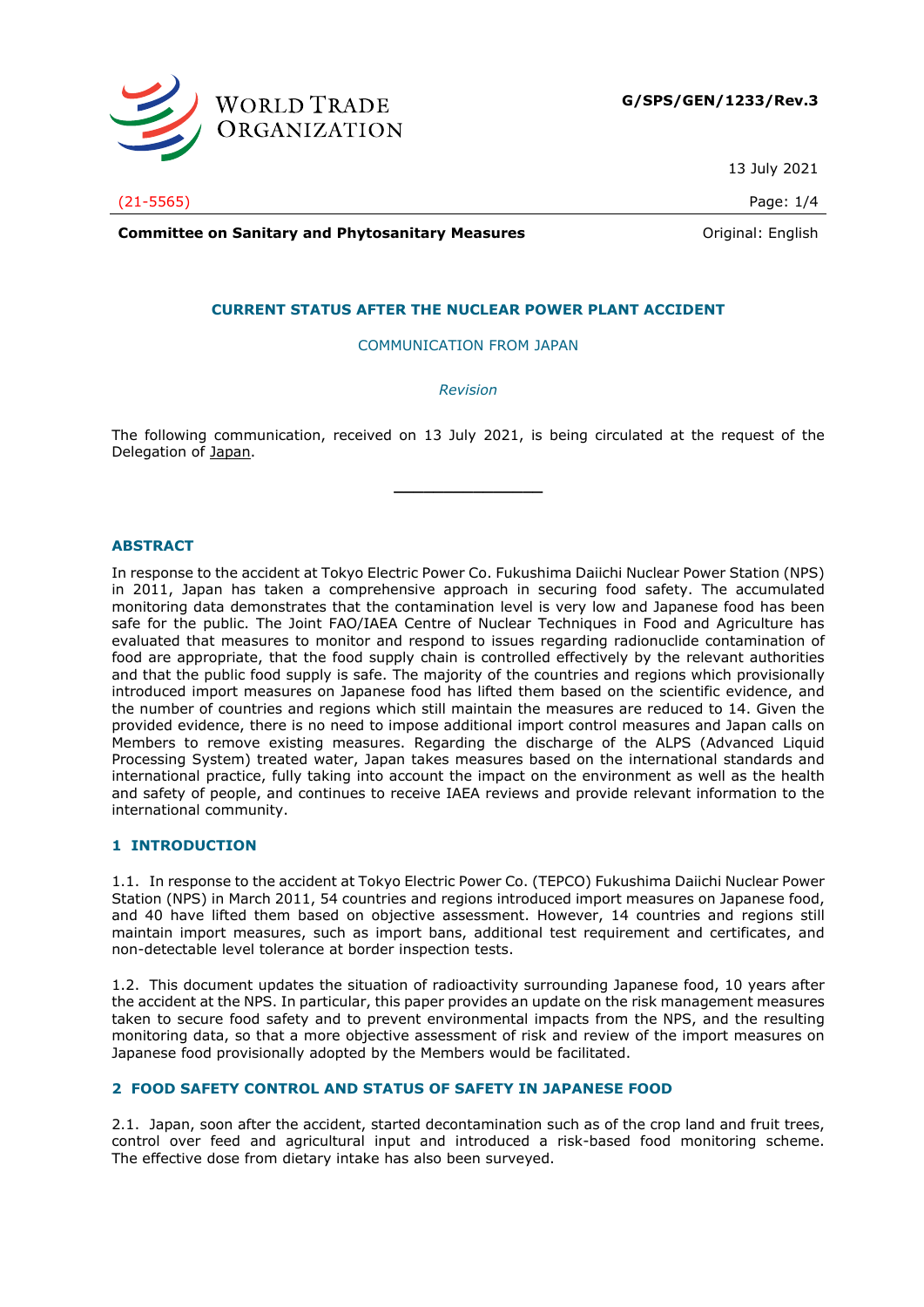2.2. Japanese maximum permissible levels for radioactive caesium in food  $(JMLs)^1$  were set to meet the intervention exemption level of the Codex Alimentarius Commission (Codex), 1mSv/year, a level considered as safe for the public, and in consideration of the released nuclides and with highly conservative and hypothetical assumptions in the safe side, including that 50% of the food intake is contaminated. Accordingly, the JML for food in general is set as 100 Bq/kg, while the corresponding Codex guideline level is 1,000 Bq/kg and even 10,000 Bq/kg can be adopted for food with small consumption (CXS 193-1995).

2.3. The monitoring has covered a wide variety of items including that consumed in large amounts and with elevated concentration of radionuclides in consideration of the effective dose. The monitoring plans have been annually revised, reflecting the past test results, focusing on the items with higher concentration (targeted sampling). Testing samples have been reduced<sup>2</sup>, especially in farm products, due to undetectable level of radioactivity. The results in JFY2020 are all within the Codex guideline levels considered as safe for human consumption.

2.4. Non-compliance cases are limited to seasonal wild harvests rarely consumed and traded in local niche market. $3$  The national laws mandate that items exceeding the stringent JMLs are recalled and disposed of, and their shipment is suspended. If there are exceeding cases in a particular item over an area, Japan suspends shipment of the item from the area. Japan's regulatory framework thus prevents the food exceeding the JMLs from neither entering the food chain nor being exported. Non compliance in food imported from Japan has not been detected by the destination countries for more than seven years<sup>4</sup>, while the non-compliance has been continuously detected by the European Union such as in mushrooms originated from countries affected by Chernobyl accident. 5

2.5. The total dietary study conducted since September 2011 at plural sites including Fukushima shows that the estimated annual effective dose from food intake remains digits smaller than the intervention exemption level of the Codex.<sup>6</sup> Both food monitoring and dietary exposure assessment provide consistent evidence which confirm effectiveness of the control system in Japan and safety of Japanese food.

2.6. The Joint FAO/IAEA Centre of Nuclear Techniques in Food and Agriculture stated in April 2021, "measures to monitor and respond to issues regarding radionuclide contamination of food are appropriate, that the food supply chain is controlled effectively by the relevant authorities and that the public food supply is safe".

2.7. Eleventh March marked a decade after the Great East Japan Earthquake. A footage "Food Safety and Radionuclides after March 2011" has been launched under our one-stop "Reference" website.

### **3 WATER MANAGEMENT AT TEPCO FUKUSHIMA DAIICHI NUCLEAR POWER STATION AND ANNOUNCEMENT OF THE BASIC POLICY ON HANDLING OF THE ALPS TREATED WATER**

3.1. On 13 April 2021, Japan announced "the Basic Policy on handling of the Advanced Liquid Processing System (ALPS) treated water at TEPCO Fukushima Daiichi Nuclear Power Station (NPS)". Japan selected discharge into the sea as the method of handling of the ALPS treated water.

<sup>5</sup> Cs137: 674-2,304 Bq/kg in mushrooms (in 2020 and January-June 2021). Source: RASFF Portal, European Commission

[https://webgate.ec.europa.eu/rasff-window/portal/?event=searchResultList.](https://webgate.ec.europa.eu/rasff-window/portal/?event=searchResultList)

<sup>&</sup>lt;sup>1</sup> JMLs are 50Bq/kg for milk and infant food and 10Bq/kg for drinking water and 100Bq/kg for other food products.

<sup>&</sup>lt;sup>2</sup> Approximately 280 thousand in JFY 2019 and 54 thousand in JFY 2020. The monitoring guideline was revised in March 2020, and beef samples were drastically reduced. Monitoring is mainly performed at the production stage. It also includes wild harvests and products monitored for environmental risk assessment and NOT for sales.

<sup>&</sup>lt;sup>3</sup> Monthly data of MHLW published in JFY2020: Cs134+Cs137: 110-1,700 Bq/kg, in seasonal wild harvests, i.e. leaf buds and uncommon mushrooms (0.3%, out of around 7 thousand samples of marketed items, even by targeted sampling).

 $^{4}$  The last case of non-compliance with JML detected in Japanese food was dried mushroom (Cs134+Cs137: 167Bq/kg), detected by Hong Kong in August 2013.

<sup>6</sup> Results of biannual market basket surveys: Effective dose from radioactive caesium was around 0.0010mSv/year in early 2020, 1/1,000 of the intervention exemption level.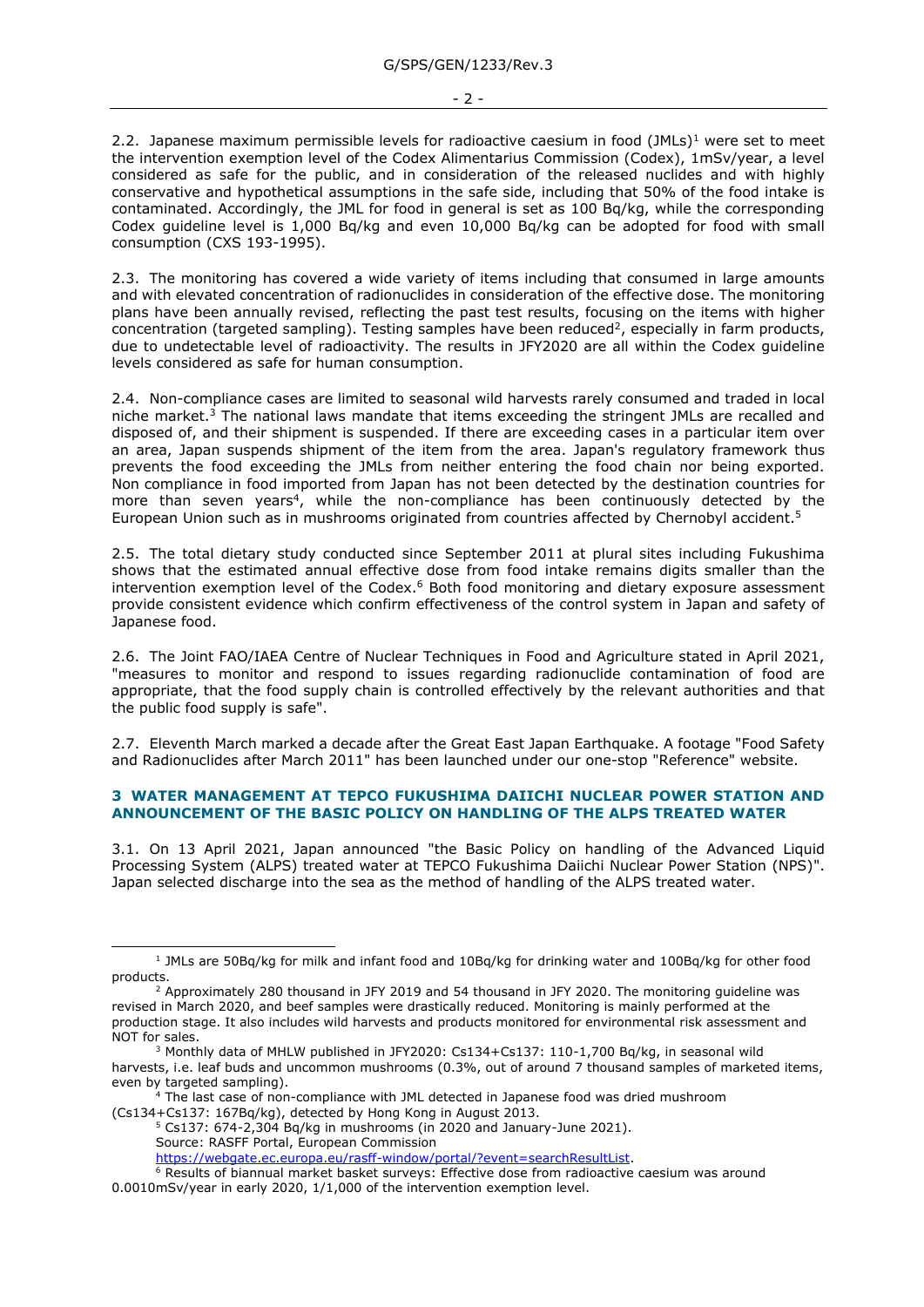3.2. The actual discharge is subject to the approval of the Nuclear Regulation Authority and will be conducted approximately after two years from the announcement of the basic policy, in a way complying with the regulatory standards set based on international standards. To ensure the safety, the review will be conducted by the IAEA.

3.3. On 22 April 2021, the IAEA provided their assessment on the sea area monitoring results during September to December 2020 and stated "no significant changes were observed in the monitoring results for seawater, sediment and marine biota", "the levels measured by Japan in the marine environment are low and relatively stable". Japan will assess the potential impact on the marine environment prior to the actual discharge and continue monitoring after the discharge, with continuous disclosure of relevant information.

3.4. Japan has been publishing food and environmental monitoring data, as well as relevant information concerning the NPS, through our one-stop "Reference" website. The status of seawater around the NPS can be viewed in real-time through TEPCO website and weekly at Nuclear Regulation Authorities' website.

3.5. Japan has continuously explained the status of TEPCO Fukushima Daiichi NPS and its consideration on handling of the ALPS treated water to the international community by providing accurate information based on scientific evidence to the IAEA, holding briefing sessions and sharing monthly reports with the diplomatic missions in Tokyo, and through other means. Japan has received IAEA review missions since the accident at Fukushima Daiichi NPS, and disclosed the findings of the missions. Japan will continue such efforts.

# **4 CONCLUSION**

4.1. In summary, the evidence shows that Japanese food has been safe for the public for many years and we have a very effective control system in place which guarantees trade of safe food and that fulfils the national standard, for both domestic and international markets.

4.2. The joint FAO/IAEA Centre of Nuclear Techniques in Food and Agriculture has evaluated that Japan's measures and response against radionuclide contamination in food are appropriate and that the food supply chain is controlled effectively, and that the public food supply is safe. Japan keeps the monitoring data and relevant information highly transparent and continues collaboration with the international organizations.

4.3. Risk of water contamination at NPS is constructively managed and there has been no detectable change in marine environment and the biota. Japan will implement the discharge of the ALPS treated water in accordance with international practice and strictly comply with regulatory standards regarding safety. Thus, the discharge cannot be a reason for imposing import measures on Japanese food.

4.4. Given the evidence provided, there is no need to impose additional control measures on Japanese food and Japan calls on Members to remove their measures.

#### **References**

One stop "Reference", Ministry of Agriculture, Forestry and Fisheries (MAFF), Japa[n](http://www.maff.go.jp/e/export/reference.html) <http://www.maff.go.jp/e/export/reference.html>

### **Presentations**

- 1) Request and justification for lifting import measures on Japanese food regarding radionuclides, Food Industry Affairs Bureau, MAFF
- 2) Announcement of the Basic Policy on handling of the ALPS treated water at TEPCO's Fukushima Daiichi Nuclear Power Station, Agency for Natural Resources and Energy, METI

#### **Links - Japan**

1) Information on the Great East Japan Earthquake – Food, Ministry of Health, Labourand Welfare [\(https://www.mhlw.go.jp/english/topics/2011eq/index\\_food.html\)](https://www.mhlw.go.jp/english/topics/2011eq/index_food.html)